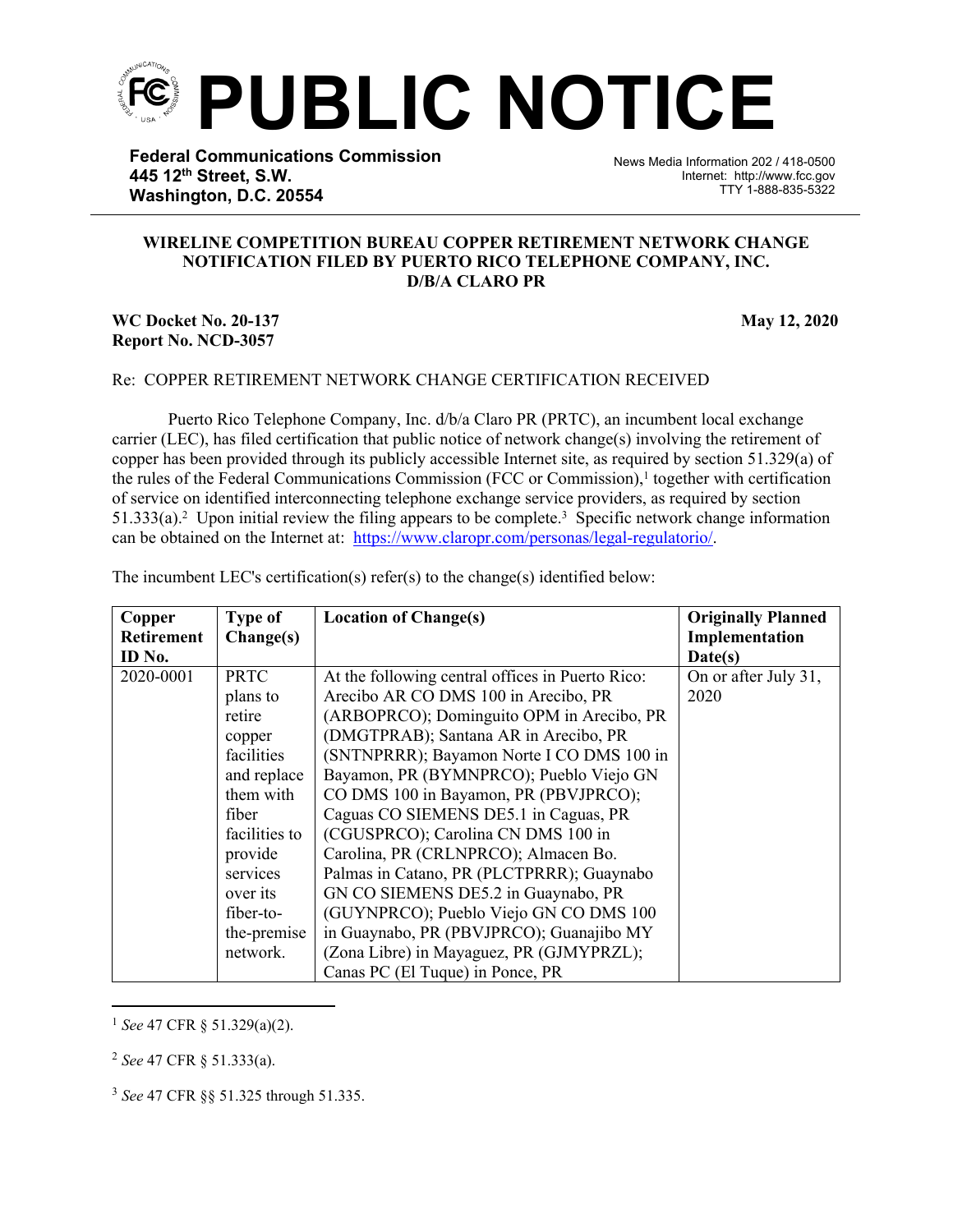| (CNPCPRTU); Ponce PC I DMS 100 in Ponce,      |                                                                                                                                                                                                                                                                                       |
|-----------------------------------------------|---------------------------------------------------------------------------------------------------------------------------------------------------------------------------------------------------------------------------------------------------------------------------------------|
| PR (PONCPRCO); Trujillo Alto TR CO DMS        |                                                                                                                                                                                                                                                                                       |
| 100 in Trujillo Alto, PR (TRALPRCO); Carolina |                                                                                                                                                                                                                                                                                       |
| CN DMS 100 in San Juan, PR (CRLNPRCO);        |                                                                                                                                                                                                                                                                                       |
|                                               |                                                                                                                                                                                                                                                                                       |
| (PBVJPRCO); at facilities associated with the |                                                                                                                                                                                                                                                                                       |
|                                               |                                                                                                                                                                                                                                                                                       |
|                                               |                                                                                                                                                                                                                                                                                       |
|                                               |                                                                                                                                                                                                                                                                                       |
|                                               |                                                                                                                                                                                                                                                                                       |
|                                               |                                                                                                                                                                                                                                                                                       |
| regulatorio/.                                 |                                                                                                                                                                                                                                                                                       |
|                                               | Pueblo Viejo GN CO DMS 100 in San Juan, PR<br>locations served by these central offices listed in<br>Exhibit A $\&$ at facilities identified by the locations<br>listed in Exhibit B to the notice under Copper<br>Retirement 2020-0001 at<br>https://www.claropr.com/personas/legal- |

Incumbent LEC contact: Mario Barrera Chief Operations Officer PRTC 1500 Roosevelt Avenue Guaynabo, PR 00920 Phone: (787) 749-2087

An objection to an incumbent LEC's copper retirement notice may be filed by an information service provider or telecommunications service provider that directly interconnects with the incumbent LEC's network. Such objections must be filed with the Commission, and served on the incumbent LEC, no later than the ninth business day following the release of this Public Notice.<sup>4</sup> The effective implementation date(s) of network changes referenced in standard copper retirement notices are subject to the FCC public notice periods described under section  $51.333(b)(2)$ .<sup>5</sup> For purposes of computation of time when filing a petition for reconsideration, application for review, or petition for judicial review of the Commission's decision, the date of "public notice" shall be the later of 90 days after the release date of this Public Notice, or the release date of any further public notice or order announcing final action, as applicable. Should no petitions for reconsideration, applications for review, or petitions for judicial review be timely filed, the proceeding listed in this Public Notice shall be terminated, and the docket will be closed.

Information service providers and telecommunications service providers that directly interconnect with the incumbent LEC's network may file objections, and other interested parties may file comments, regarding this network change notice using the Internet by accessing the ECFS: [http://apps.fcc.gov/ecfs.](http://apps.fcc.gov/ecfs) Filers should follow the instructions provided on the Web site for submitting comments. Generally, only one copy of an electronic submission must be filed. In completing the transmittal screen, filers should include their full name, U.S. Postal Service mailing address, and the applicable docket number. Interested parties also may comment on this network change notice by sending an e-mail to [NetworkChange@fcc.gov.](mailto:NetworkChange@fcc.gov) The subject line of the e-mail must include the correct NCD Report Number

<sup>4</sup> *See* 47 CFR § 51.333(c).

<sup>5</sup> *See* 47 CFR § 51.333(b)(2). In the absence of filed objections, a notice of copper retirement usually will be deemed final on the 90th day after the release of the Commission's public notice of the filing pursuant to section 51.333(b)(2). However, notice of copper retirement involving facilities that are not being used to provision services to any customers, usually will be deemed final on the 15th day after the release of the Commission's public notice of the filing. *Id*.